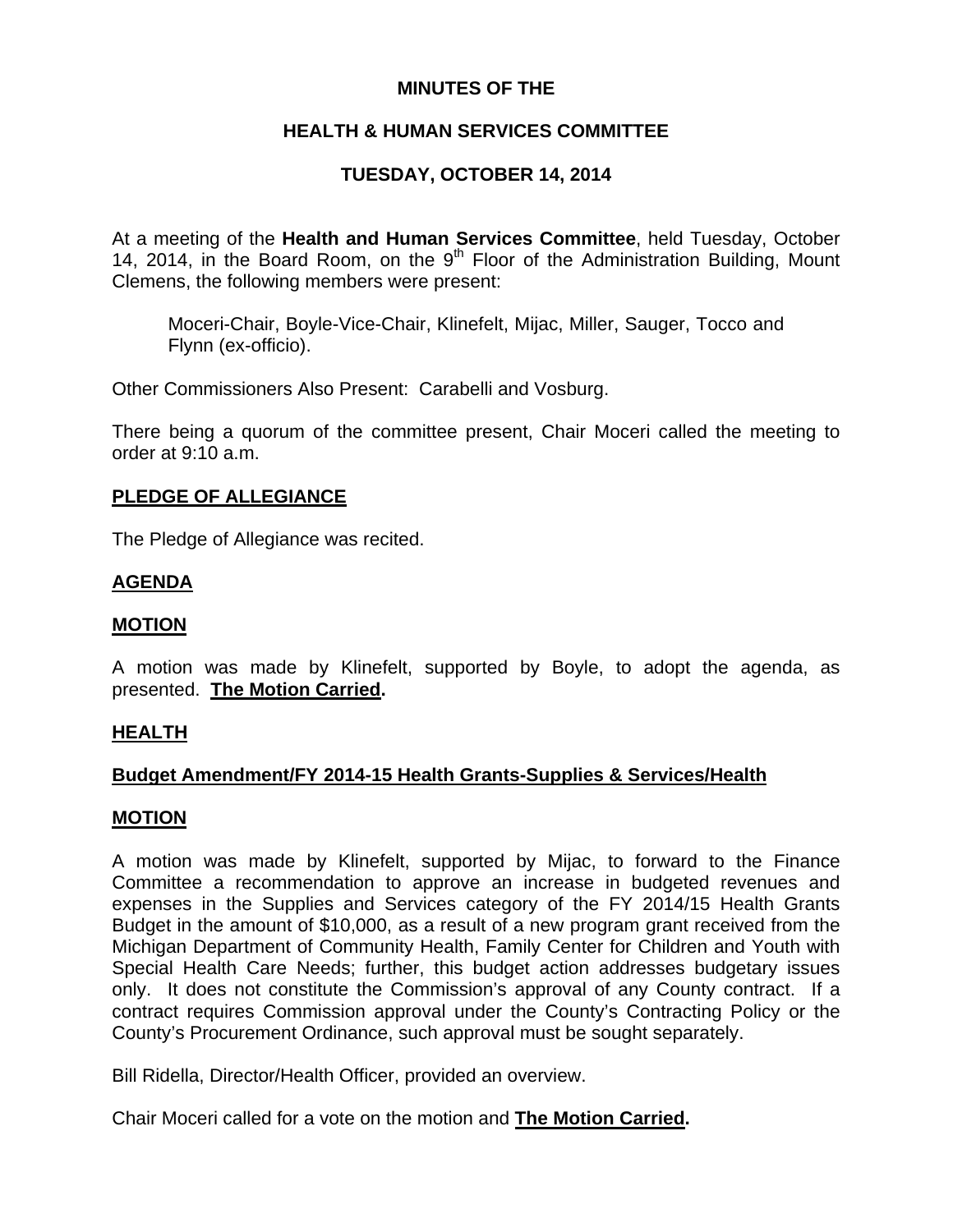## **Budget Amendment/FY 2014-15 Health Grants-Infant Safe Sleep Initiative**

#### **MOTION**

A motion was made by Miller, supported by Mijac, to forward to the Finance Committee a recommendation to approve an increase in budgeted revenues and expenses in the 2014-15 Health Grants Budget in the amount of \$22,500 for the Infant Safe Sleep Initiative; the budget categories being increased are as follows: full-time wages - \$3,214; FICA/Medicare - \$181; pension/retiree health care - \$648; employee health/dental/life insurance - \$423; workers comp/other - \$34; supplies/services - \$17,515; internal services - \$485; total amount - \$22,500; further, this budget action addresses budgetary issues only. It does not constitute the Commission's approval of any County contract. If a contract requires Commission approval under the County's Contracting Policy or the County's Procurement Ordinance, such approval must be sought separately. **The Motion Carried.** 

## **VETERANS**

#### **Quarterly Report for Veterans Services Department**

## **Information from U.S. Department of Veterans Affairs Re: Additional Supportive Services for Veterans Families (SSVF) Grants**

Laura Rios, Veterans Services Director, summarized the department's Quarterly Report and highlighted the information from the U.S. Department of Veterans Affairs regarding additional SSVF grants.

The following commissioners spoke: Sauger, Carabelli and Moceri.

## **MOTION**

A motion was made by Mijac, supported by Boyle, to receive and file the reports provided. **The Motion Carried.** 

#### **HHS COMMITTEE CHAIR ITEMS:**

## **Information from CARE of Southeastern Michigan/Substance Abuse Screening Services Shift to Macomb County Office of Substance Abuse**

Information was provided from CARE notifying community members that CARE will no longer be providing substance abuse screenings for individuals seeking treatment through the Macomb County Office of Substance abuse. It indicated that the service is being shifted to the Macomb County Community Mental Health Services Access Center.